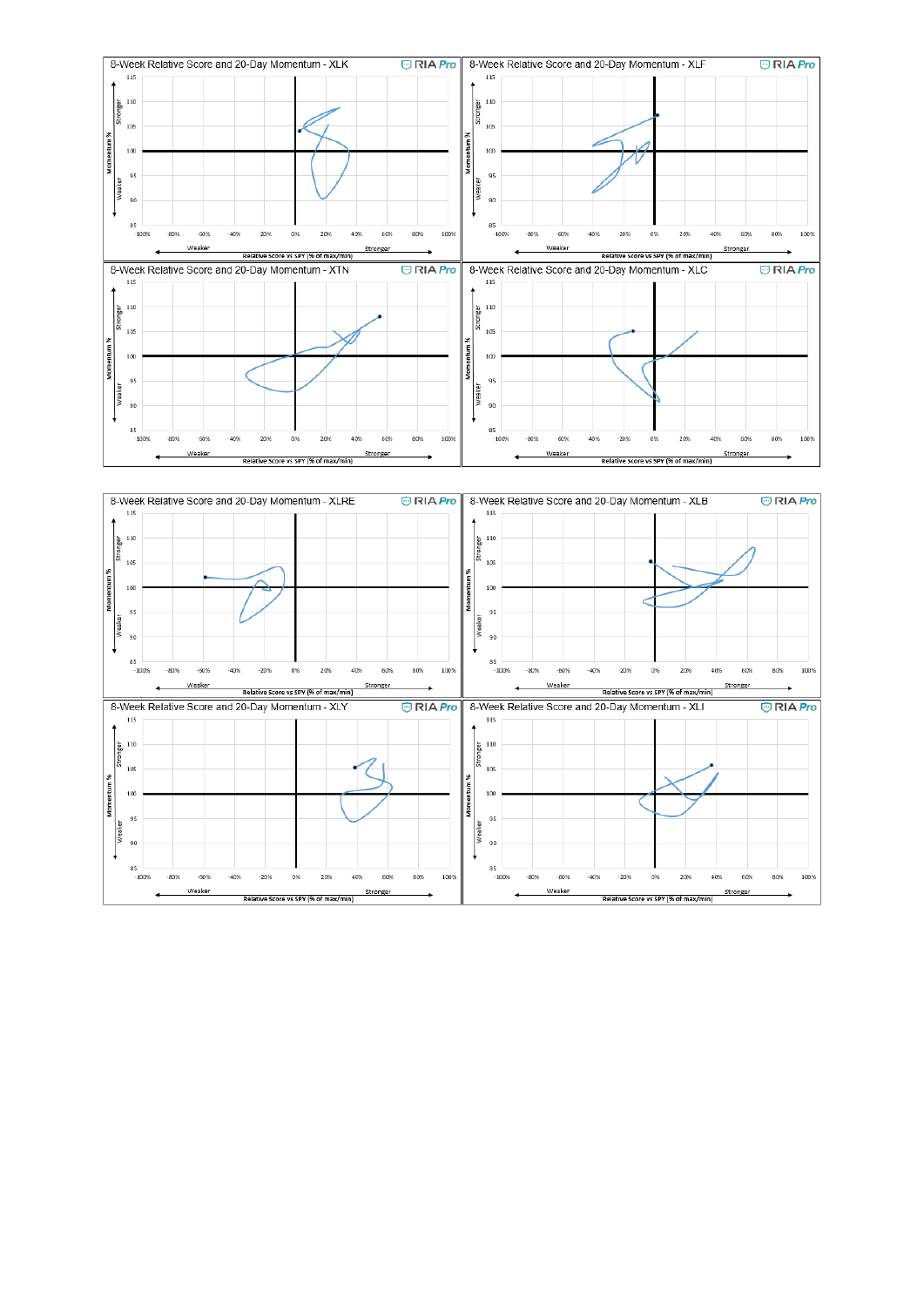## Users Guide

The score is a percentage of the maximum/minimum score, as well as on a normalized basis [\(sigma](https://www.investopedia.com/terms/s/standarddeviation.asp)) for the last 200 trading days. Assets with scores over or under +/-60% and sigmas over or under +/-2 are likely to either consolidate or change trend. When both the score and sigma are above or below those key levels simultaneously, the signal is stronger.

The first set of four graphs below are relative value-based, meaning the technical analysis score and sigma is based on the ratio of the asset to its benchmark. The second set of graphs is computed solely on the price of the asset. Lastly, we present "Sector spaghetti graphs" which compare momentum and our score over time to provide further current and historical indications of strength or weakness. The square at the end of each squiggle is the current reading. The top right corner is the most bullish, while the bottom left corner the most bearish.

The technical value scorecard report is just one of many tools that we use to assess our holdings and decide on potential trades. This report may send a strong buy or sell signal, but we may not take any action if other research and models do not affirm it.

The ETFs used in the model are as follows:

- Staples XLP
- Utilities XLU
- Health Care XLV
- Real Estate XLRE
- Materials XLB
- Industrials XLI
- Communications XLC
- Banking XLF
- Transportation XTN
- Energy XLE
- Discretionary XLY
- S&P 500 SPY